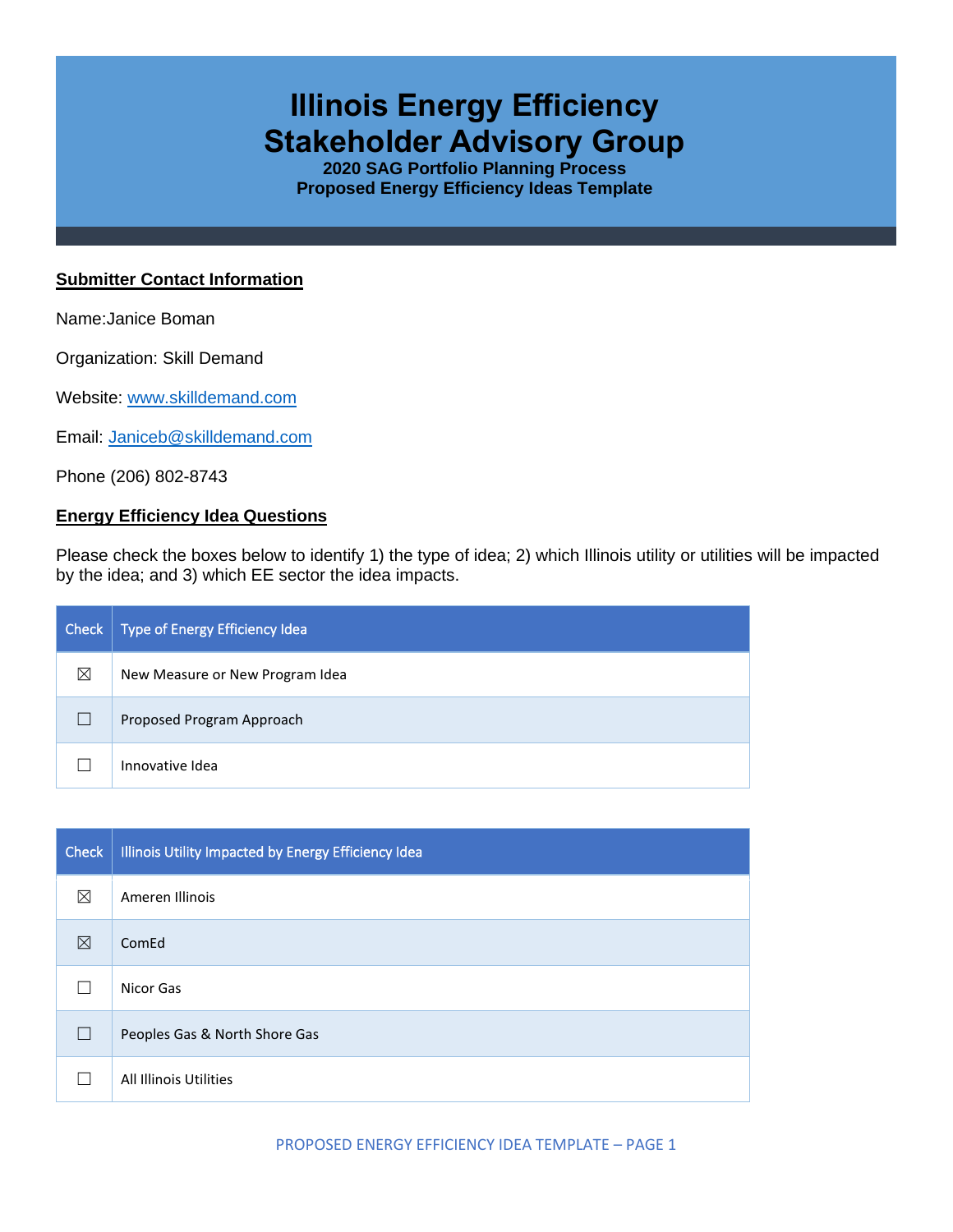| <b>Check</b> | <b>Energy Efficiency Sector Targeted by Energy Efficiency Idea</b>           |
|--------------|------------------------------------------------------------------------------|
|              | Residential Customers – Single Family (non-income qualified/income eligible) |
| $\mathsf{L}$ | Residential Customers – Multifamily (non-income qualified/income eligible)   |
|              | Residential Customers – Single Family Income Qualified/Income Eligible       |
|              | Residential Customers – Multifamily Income Qualified/Income Eligible         |
|              | Small Business Customers (commercial & industrial sector)                    |
| $\boxtimes$  | Medium/Large Business Customers (commercial & industrial sector)             |
|              | Other (research & development, emerging technologies, market transformation) |

# **Additional Questions**

1. **Description of Idea:** Describe the proposed idea, including the purpose of the suggested idea and rationale. Describe whether this is an idea that could be implemented in an existing EE program, or whether the idea involves establishing a new measure or program. Please indicate whether additional research may be required before implementation.

*Questions to consider: What issue will this proposed change resolve? Will the proposed change increase participation and result in increased energy savings? Will this reduce costs? Will this increase customer satisfaction? Will this help achieve statutory goals? Will this help increase program penetration?* 

Computers and office equipment waste power in two distinct ways:

- Active Power Waste where the device is on but not performing its main function (e.g. computer and office equipment are on but not being used)
- Passive Standby Waste where power is used by office equipment to keep it ready to switch on

Tier 2 advanced powerstrips for office monitors and eliminates both active and passive plug load energy waste. Savings are delivered and logged to each office workstation individually, avoiding the "hit or miss" of broader energy management software controls.

This new program would be offered to mid to large commercial and educational facilities. Medium to large Commercial office buildings (75 KW demand to 1000 kW demand consolidated) and universities with high number of computer work stations. The program offers pre and post energy use monitoring and logging of office equipment (PC, Personal printer, lamps, monitor) per work cubicle, per organization unit and/or per floor in buildings by installing a Tier 2 advanced power strip for PC power management at each eligible work station. The program would inform the utility with energy use data for personal work stations which then could be utilized to determine a deemed number for the Tier 2 Advanced Powerstrip measure in the commercial sector. The business IT manager would have a snapshot of the plug load energy use in their facility and the ability to track energy savings through the Tier 2 Advanced powerstrip's cloud platform. This proposed program for plug load management is an opportunity to understand office workspace energy use and curtail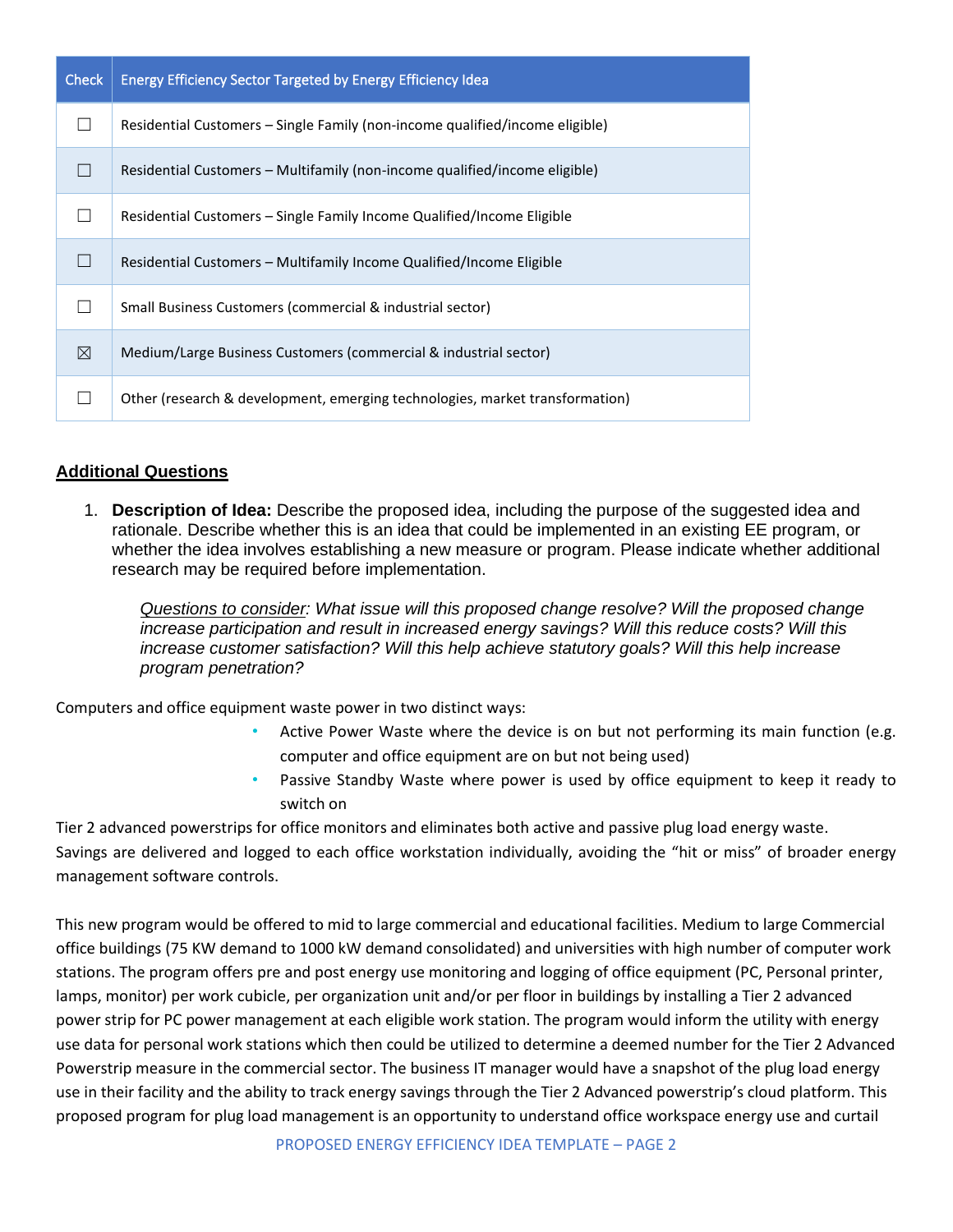that energy use by 20 to 40%. Plug load energy use is the next phase of easily attainable savings after commercial energy efficient replacement lighting programs.

2. **Implementation:** How will this idea be delivered to the target market? Describe marketing strategies used to reach the target market and minimize market confusion.

This program would be offered to mid to large commercial and educational facilities. The program offers pre and post energy use data logging of office equipment (PC, Personal printer, lamps, monitor) per work cubicle, per organization unit and/or per floor utilizing a Tier 2 advanced power strip for PC power management. The program would inform the utility with energy use data for personal work stations which then could be utilized to determine a deemed number for the Commercial Tier 2 Advanced Powerstrip measure.

Contract staff would install Tier 2 Advanced Powerstrips with data logging capabilities on each qualified work station. Working with the IT and/or Facility Manager power management software is engaged and collects interval logging data. After a specified time period energy management is engaged and powers down the computer and office equipment when not in use. The Building Owners and Managers Association (BOMA) to promote and recruit for the program Utility Key Account representatives will be tapped for recommendations on interested customers

3. **Background:** Describe where the idea originated from, including whether this idea has been successfully implemented in other jurisdictions. Provide specific background information that will help utilities and SAG participants understand the proposed idea.

*Questions to consider: In what jurisdiction has this idea been successfully implemented? Do you have information on eligible customers, participation achieved, and/or savings achieved? Do you have access to reports describing the successful idea / program approach?* 

The Tier 2 Advanced Powerstrips have been field tested at San Diego University and by the state of Minnesota.

## San Diego University

[https://www.embertec.com/assets/pdf/CA%20Technical%20Forum%20Approved%20Commercial%20Tier%202%20APS.](https://www.embertec.com/assets/pdf/CA%20Technical%20Forum%20Approved%20Commercial%20Tier%202%20APS.pdf) [pdf](https://www.embertec.com/assets/pdf/CA%20Technical%20Forum%20Approved%20Commercial%20Tier%202%20APS.pdf)

#### State of Minnesota

<http://mn.gov/commerce-stat/pdfs/card-tier-2-advanced-power-strips.pdf>

4. **Idea Impact:** Provide additional information on the customer segment that will be targeted with the program idea, including how and why this idea will have a positive impact on customers participating in Illinois EE programs.

*Questions to consider: What level of impact will this idea have on current EE programs? How much additional market share do you estimate this change will impact?*

*Estimated Savings 25 to 40% of the workspace energy use- 200 to 400 kWh per workspace*